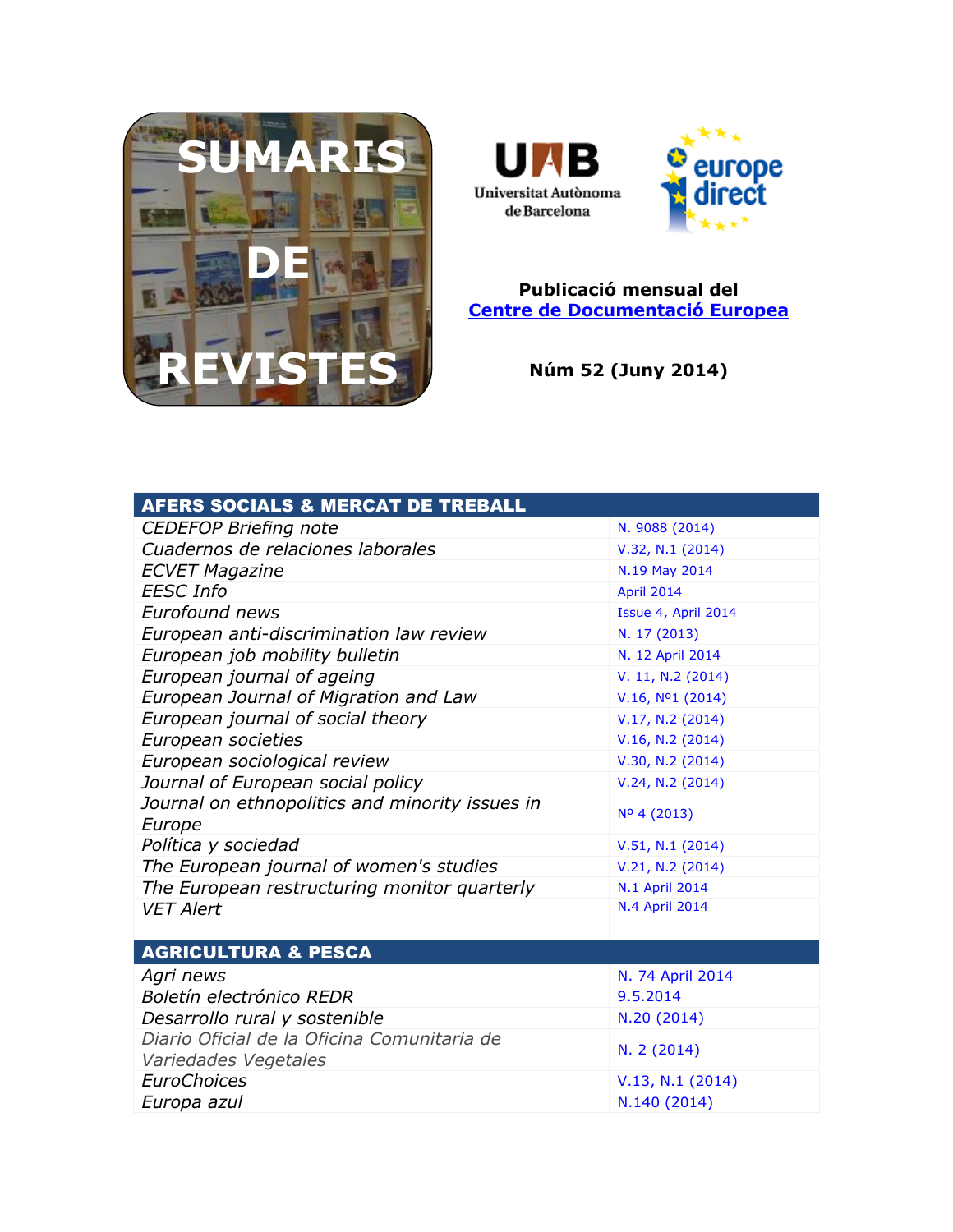| Maritime Affairs and Fisheries, Newsletter          | N.17 (22.4.2014)     |
|-----------------------------------------------------|----------------------|
| Rur@l newsflash                                     | 22.4.2014            |
| The trawler: newsletter of the PECH Committee       | April 2014           |
| <b>AUDIOVISUALS &amp; MITJANS DE COMUNICACIÓ</b>    |                      |
| European Journal of Communication                   | V.29, N.2 (2014)     |
| IRIS: Legal Observations of the Europan Audiovisual | $2014 - 4$           |
| Observatory                                         |                      |
|                                                     |                      |
| CIÈNCIA, TECNOLOGIA & SOCIETAT DE LA INFORMACIÓ     |                      |
| European Data Protection Supervisor Annual Report   | 2013                 |
| European Data Protection Supervisor Newsletter      | N.41 April 2014      |
| European Researcher                                 | V.73, N.4-2 (2014)   |
| Ideas: newsletter of the ERC                        | N.1 March 2014       |
| Industrial technologies newsletter                  | N.12 April 2014      |
| International research update                       | N.45 (May 2014)      |
| <b>JRC Newsletter</b>                               | April 2014           |
| Pre-commercial procurement newsletter               | March 2014           |
| Research*eu results magazine                        | N.31, April 2014     |
|                                                     |                      |
| DESENVOLUPAMENT & AJUDA HUMANITÀRIA                 |                      |
| Desarrollo económico: revista de ciencias sociales  | N.209/210 (2013)     |
| Development and change                              | V.45, Issue 3 (2014) |
| Development dialogue                                | Paper n.8 (2014)     |
| Development policy review                           | V.32, Issue 3 (2014) |
| <b>ECHO Daily Flash</b>                             | <b>Diari</b>         |
| European report on development. Newsletter          | N.11 April (2013)    |
| Finance & Development Washington                    | V.51, N.1 (2014)     |
| Journal of development economics                    | V.109(2014)          |
| Journal of international development                | V.26, N.4 (2014)     |
| Mondes en développement                             | N. 165 (2014)        |
| Oxford development studies                          | V.42, N.2 (2014)     |
| Review of development economics                     | V.18, N.2 (2014)     |
| Revue d'économie du développement                   | Vol. 28, N.1 (2014)  |
| <b>Revue Tiers Monde</b>                            | N. 217 (2014)        |
| The Journal of development studies                  | V.50, N.4(2014)      |
| <b>World Development</b>                            | V.61(2014)           |
|                                                     |                      |
| <b>ECONOMIA &amp; FINANCES</b>                      |                      |
| Alternativas económicas                             | N.14 (Mayo 2014)     |
| Banco Central Europeo: Informe Anual 2013           | April 2014           |
| BioRes Bridges Trade: analysis and new son trade    | V.8, N.4 (2014)      |
| and environment                                     |                      |
| Boletín mensual del BCE                             | <b>Mayo 2014</b>     |
| Cuadernos de información económica                  | N.239 (2014)         |
| Eastern European Economics                          | V.51, N.4 (2013)     |
| <b>EC Tax review</b>                                | V.23/3(2014)         |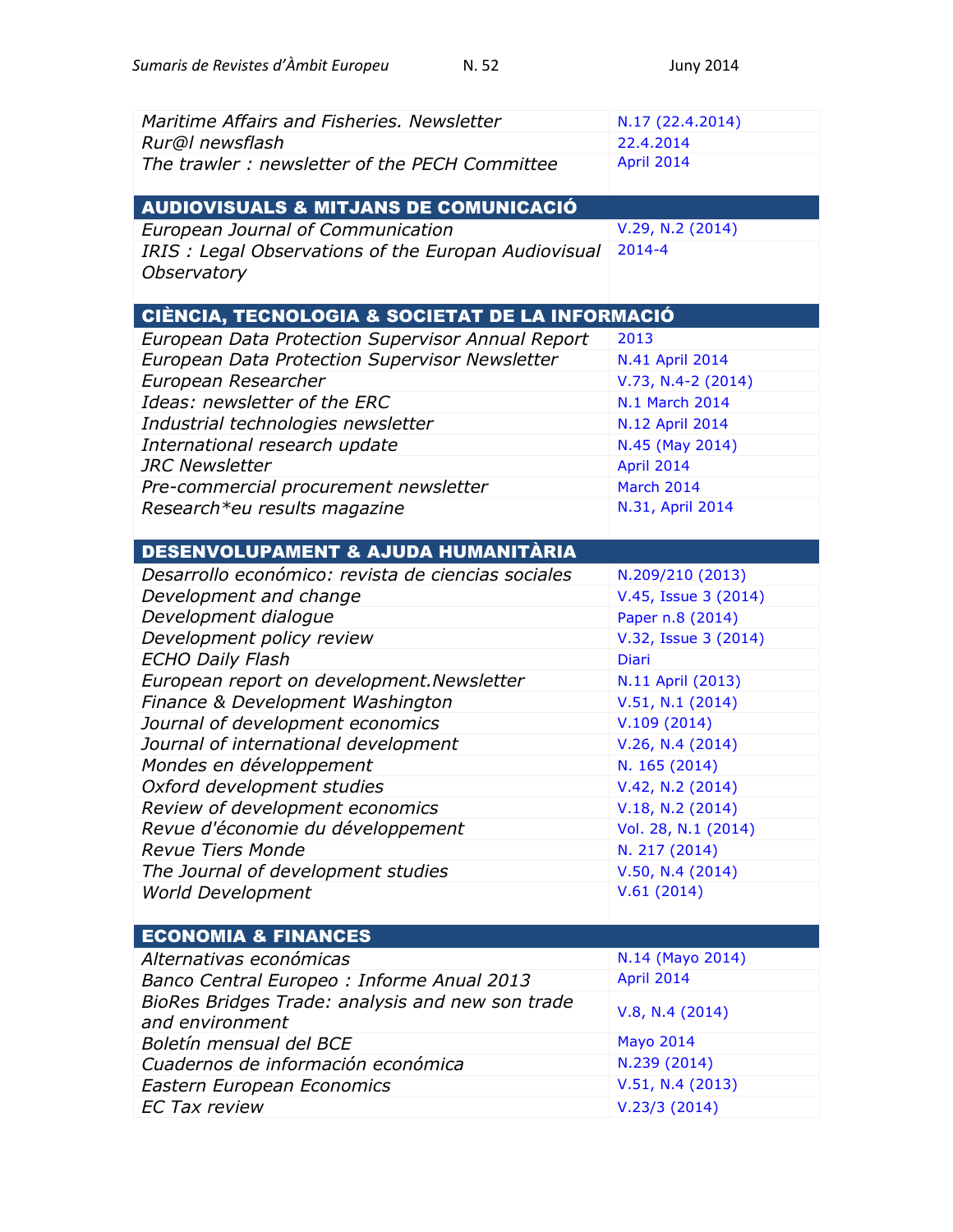| <b>ECB Statistics pocket book</b>                      | May 2014            |
|--------------------------------------------------------|---------------------|
| <b>ECB Working papers</b>                              | N.1675 May 2014     |
| <b>ECFIN Economic Briefs</b>                           | N.31(2014)          |
| <b>ECFIN E-news</b>                                    | N. 98 (8.5.2014)    |
| Economía Exterior                                      | N.68 (2014)         |
| <b>EFTA Annual Report</b>                              | 2013                |
| EIB Info                                               | N. 153 (2014)       |
| <b>EU Candidate and Pre-Accession Countries</b>        |                     |
| <b>Economies Quarterly</b>                             | 1st quarter 2014    |
| <b>EU Trade news</b>                                   | 16.5.2014           |
| European economic review                               | V.70 October 2014   |
| European economy                                       | N.3(2014)           |
| European economy. Economic papers                      | N.516 (2014)        |
| European economy. Occasional papers                    | N.193 (2014)        |
| European journal of law and economics                  | V.37, N.3 (2014)    |
| European journal of political economy                  | V.35 September 2014 |
| Eurostatistics - Data for short-term economic          |                     |
| analysis                                               | $4 - 2014$          |
| Global Trade and Customs Journal                       | V.9, Issue 6 (2014) |
| Harmonised indices of consumer prices                  | <b>March 2014</b>   |
| <b>IMCO Newsletter</b>                                 | N.50, April 2014    |
| <b>INTA newsletter of the EP Committee on</b>          |                     |
| <b>International Trade</b>                             | N.45, March 2014    |
| <b>Intereconomics</b>                                  | V.49, N.2 (2014)    |
| <b>International Tax and Public Finance</b>            | V.21, N.3 (2014)    |
| Journal - Tribunal de Cuentas Europeo                  | N.5(2014)           |
| Journal of the European Economic Association           | V.12, N.2 (2014)    |
| Legal issues of economic integration                   | V.41/2(2014)        |
| Mediterráneo Económico                                 | N.25(2014)          |
| Quarterly report on the euro area                      | V.13, N.1 (2014)    |
| Single market news                                     | 68 (2014)           |
| Taxation and customs union                             | 16.5.2014           |
| Tribunal de Cuentas Europeo. Informes y                | N.4(2014)           |
| dictámenes                                             |                     |
|                                                        |                     |
| <b>EDUCACIÓ &amp; CULTURA</b>                          |                     |
| <b>CEDEFOP Briefing notes</b>                          | N. 9088 (2014)      |
| <b>CEDEFOP Working papers</b>                          | N.23 (2014)         |
| C-News : culturelink newsletter                        | N.88 (2014)         |
| Culture action Europe: the political platform for arts | April 2014          |
| and culture                                            |                     |
| eBulletin (European Agency for Special Needs and       | April 2014          |
| Inclusive Education)                                   |                     |
| Education & Culture: e-newsletter                      | N.35 April 2014     |
| eLearning papers                                       | N. 38 (2014)        |
| European Choral Magazine                               | 1/2014              |
| European Infonet Adult Education-Newsletter            | N.2 (2014)          |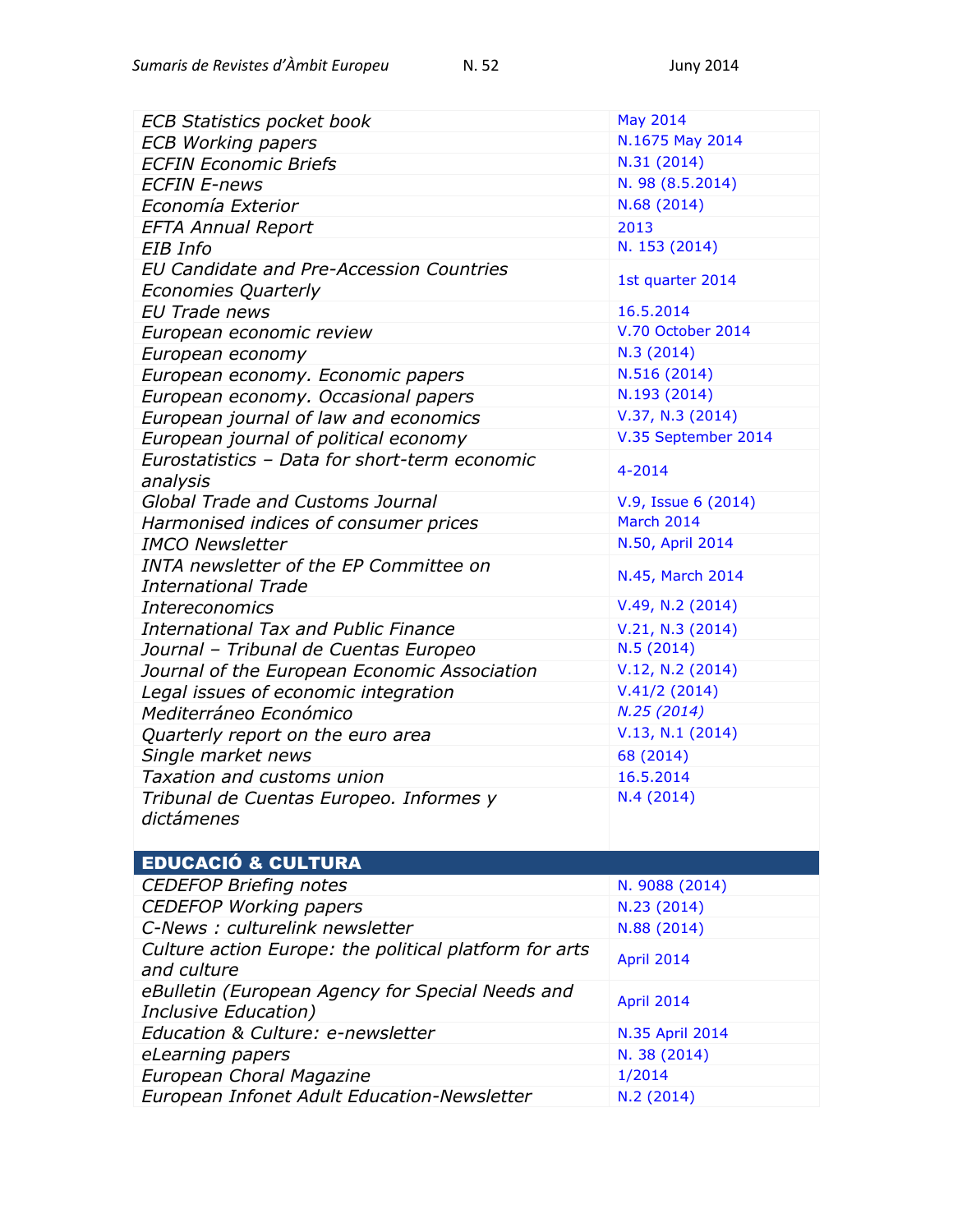| <b>European Journal of Cultural Studies</b>       | V.17 N.3 June 2014    |
|---------------------------------------------------|-----------------------|
| European journal of special needs education       | V.29, N.2 (2014)      |
| European journal of training and development      | V.38, N.5 (2014)      |
|                                                   | 13.5.2014             |
| Eurydice news                                     | May 2014              |
| eZine (ECF)                                       |                       |
| <b>EMPRESA &amp; INDÚSTRIA</b>                    |                       |
| <i>Alicante news</i>                              | April 2014            |
| Competition weekly news summary                   | (16.5.2014)           |
| e-Competitions: antitrust case laws e-Bulletin    | Special issue 2014    |
| Empresa e industria e-boletín                     | 9.4.2014              |
| European business cycle indicators                | N.1 April 2014        |
| European business review                          | V.26, N.4 (2014)      |
| European company law                              | V.11/3(2014)          |
| European competition journal                      | V.10, N.1 (2014)      |
| European journal of innovation management         | V.17, N.2 (2014)      |
| European patent bulletin                          | N.1420 (14.5.2014)    |
| Industrial technologies newsletter                | Issue 12 April 2014   |
| Informe sobre la política de competencia          | 2013                  |
| Office for Harmonization in the Internal Market:  |                       |
| Official journal                                  | <b>May 2014</b>       |
| Revista europea de dirección y economía de la     |                       |
| empresa                                           | V.23, N.2 (2014)      |
| Single market monthly                             | N.33 (2014)           |
| Single market news                                | N.68 (2014)           |
| The European business review                      | March-April 2014      |
|                                                   |                       |
| <b>INTEGRACIÓ EUROPEA &amp; GOVERNANÇA</b>        |                       |
| <b>CES Working Papers</b>                         | V. VI, Issue 1 (2014) |
| Common market law review                          | V.51, N.2 (2014)      |
| Comparative European politics                     | V.12, N.3 (2014)      |
| Confrontations Europe, La revue                   | N.105 (2014)          |
| Diversité et identité culturelle en Europe - DICE | T.11, N.1 (2014)      |
| <b>EUI Working Papers RSCAS</b>                   | N.60(2014)            |
| Europa                                            | N. 39, Printemps 2014 |
| European studies newsletter                       | April 2014            |
| <b>European Union Politics</b>                    | V.15, N.2 (2014)      |
| EuropeanVoice                                     | <b>Diari</b>          |
| Interface                                         | N.93 May 2014         |
| Journal of common market studies                  | V.52, N.3 (2014)      |
| Journal of European Public Policy                 | V.21, Issue 5 (2014)  |
| Legal issues of economic integration              | V.41/2(2014)          |
| Politique européenne                              | N.42 (2013)           |
| Pre-commercial procurement newsletter             | <b>May 2014</b>       |
| Revue du marché commun et de l'Union européenne   | N.578 (2014)          |
| Romanian journal of European affairs              | V.14(1) 2014          |
| The New Federalist                                | 26 May 2014           |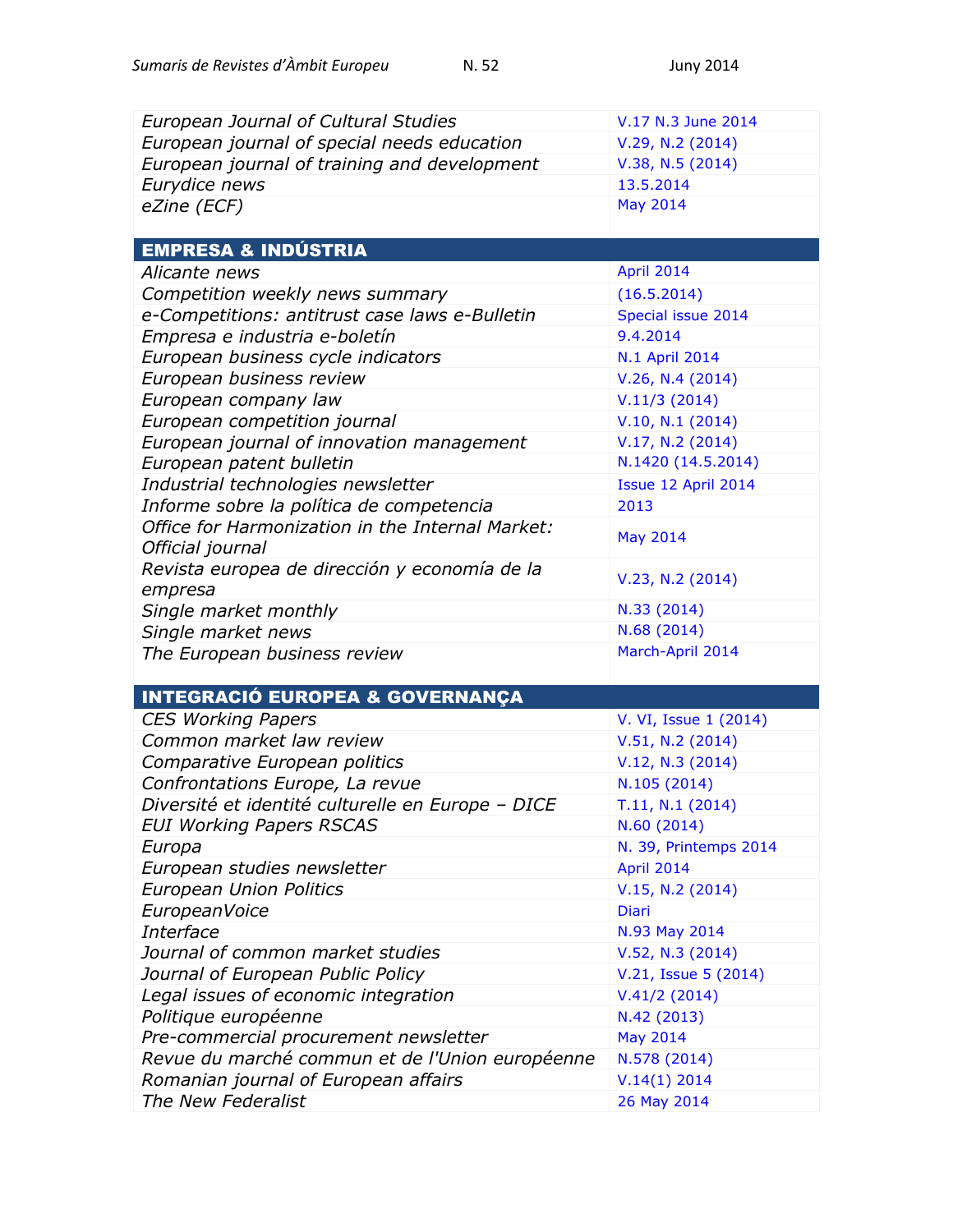| The Parliament Magazine                                              | Issue 391 (2014)      |
|----------------------------------------------------------------------|-----------------------|
| <b>JUSTÍCIA, ASSUMPTES D'INTERIOR &amp; DRETS DELS CIUTADANS</b>     |                       |
| "Reflets" : informations rapides sur les                             |                       |
| développements juridiques présentant un intérêt<br>pour l'Union      | N.1(2014)             |
| Amnistía internacional: revista sobre derechos<br>humanos            | N.122 Abril 2014      |
| Civitas. Revista española de derecho europeo                         | N.49 (2014)           |
| DROI Subcommittee on Human Rights newsletter                         | N.17 (December 2013)  |
| <b>Eurojust Annual Report</b>                                        | 2013                  |
| Europa e diritto privato                                             | N.4(2013)             |
| Europe : actualité du droit communautaire                            | V.24, N.4(2014)       |
| European constitutional law review                                   | V.10, N.1 (2014)      |
| European Data Protection Supervisor Newsletter                       | N.41 April 2014       |
| European Data Protection Supervisor: Annual report                   | 2013                  |
| European Institute for Gender Equality Newsletter                    | N.8 (2014)            |
| European journal of crime, criminal law and criminal<br>justice      | V.22, N.2 (2014)      |
| European journal of international law                                | V.25, N.1 (2014)      |
| European journal of legal studies                                    | V.6, N.2 (2013/2014)  |
| European law journal                                                 | V.20, N.3 (2014)      |
| European law review                                                  | N.2 (2014)            |
| European public law                                                  | V.20, N.2 (2014)      |
| FRA newsletter                                                       | <b>May 2014</b>       |
| Indret: revista para el análisis del derecho                         | N.2(2014)             |
| International journal of constitutional law                          | V.12, N.1 (2014)      |
| JURI report                                                          | April 2014            |
| La Ley Unión Europea                                                 | N.14 Abril 2014       |
| Revista de derecho comunitario europeo                               | N.47 (2014)           |
| Unión Europea Aranzadi                                               | N.1(2014)             |
|                                                                      |                       |
| <b>MEDI AMBIENT &amp; ENERGIA</b>                                    |                       |
| <b>EcoAP Newsletter</b>                                              | (21.5.2014)           |
| Energy in Europe - newsletter                                        | April 2014            |
| Environmental policy and governance                                  | V.24, N.2 (2014)      |
| Etat des énergies renouvelables en Europe                            | 2013                  |
| European energy and environmental law review                         | V.23/3(2014)          |
| European Energy Journal                                              | N. 11 April 2014      |
| <b>LIFE</b> newsletter                                               | <b>N.4 April 2014</b> |
| Review of European, comparative & international<br>environmental law | V.23, N.1 (2014)      |
| Science for environment policy. News alert                           | Issue 374             |
| <b>REGIONS &amp; DESENVOLUPAMENT LOCAL</b>                           |                       |
| <b>AER Newsletter</b>                                                | N.18 May 2014         |
| Carta local : revista de la Federación Española de                   | N.268 Abril 2014      |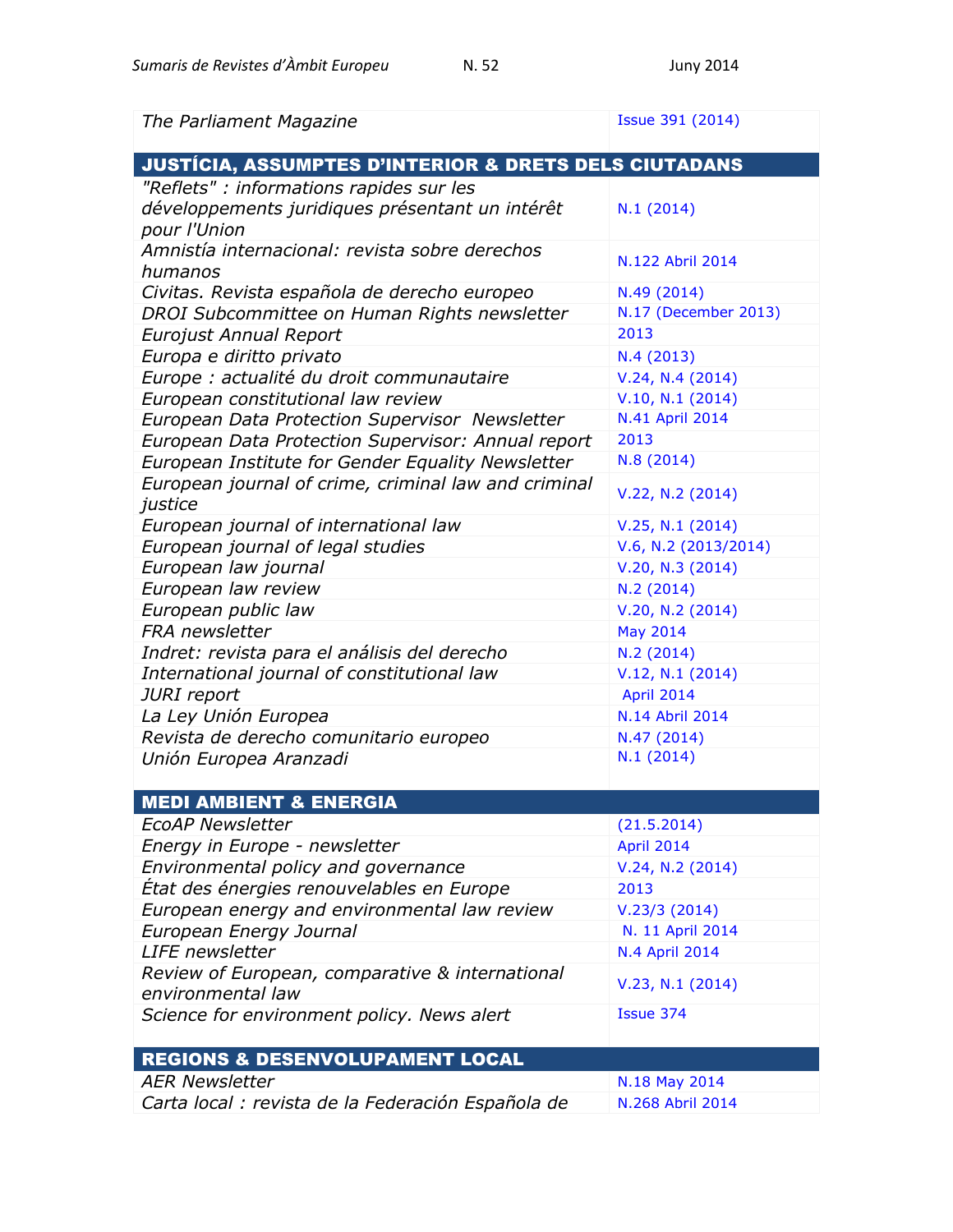| Municipios y Provincias                               |                               |
|-------------------------------------------------------|-------------------------------|
| Committee of the Regions: eNewsletter                 | <b>Mayo 2014</b>              |
| European urban and regional studies                   | V.21, N.2 (2014)              |
| Revista d'estudis autonòmics i federals               | N.19 Abril 2014               |
|                                                       |                               |
| RELACIONS EXTERIORS & POLÍTICA DE SEGURETAT           |                               |
| Afkar ideas. revista trimestral para el diálogo entre |                               |
| el Magreb, España y Europa                            | N.41 (2014)                   |
| Barómetro del RIE                                     | <b>Mayo 2014</b>              |
| <b>Boletín/Newsletter Elcano</b>                      | N.169 (2014)                  |
| <b>CBRNE-Terrorism newsletter</b>                     | <b>May 2014</b>               |
| Documentos CIDOB                                      | N.1(2014)                     |
| Enlargement newsletter                                | <b>Issue 6, May 2014</b>      |
| Esglobal                                              | <b>Mayo 2014</b>              |
| Estudios de política exterior                         | N.159 (2014)                  |
| EU Candidate and Pre-Accession Countries              |                               |
| Economies Quarterly-CCEQ                              | 1st. quarter (2014)           |
| <b>EUROMIL</b> news                                   | N.29 June 2014                |
| European foreign affairs review                       | V.19, N.2 (2014)              |
| European journal of international law                 | V.25, N.1 (2014)              |
| European journal of international relations           | V.20, N.2 (2014)              |
| European security                                     | V.23, N.3 (2014)              |
| Foreign affairs Latinoamérica                         | V.14, N.2 (2014)              |
| Impetus: magazine of the EU Military Staff, EEAS      | N.17, Spring/Summer           |
|                                                       | 2014                          |
| <b>Informes Elcano</b>                                | N.16(2014)                    |
| JANUS.NET (e-journal of International Relations)      | V.5, N.1 (2014)               |
| Notes internacionals                                  | N.91 (2014)                   |
| Opinión CIDOB                                         | N.240 (30.5.2014)             |
| Puentes para un diálogo. Europa-América Latina        | N.136 (2014)                  |
| Revista CIDOB d'afers internacionals                  | N.105 (2014)                  |
| Revista de la OTAN                                    | 2014                          |
| Revue internationale et stratégique                   | N.94 (2014)                   |
| Security and Human Rights                             |                               |
|                                                       | V.24, Issue 3/4 (2014)        |
| <b>UNISCI Discussion Papers</b>                       | V.34(2014)                    |
| <b>Weekly Compass</b>                                 | (23.5.2014)                   |
|                                                       |                               |
| <b>SALUT</b>                                          |                               |
| e-Boletín informativo- Centro Europeo del             |                               |
| Consumidor en España                                  | Marzo/Abril 2014              |
| E-fact (European Agency for Safety and Health at      |                               |
| Work)                                                 | N.80 (2014)                   |
| European food research and technology                 | V.238, N.6(2014)              |
| Eurosurveillance: Europe's journal on infectious      |                               |
| disease epidemiology, prevention and control          | V.19, Issue 21 (2014)         |
| Health and consumer voice newsletter                  | April 2014<br>N.62 April 2014 |